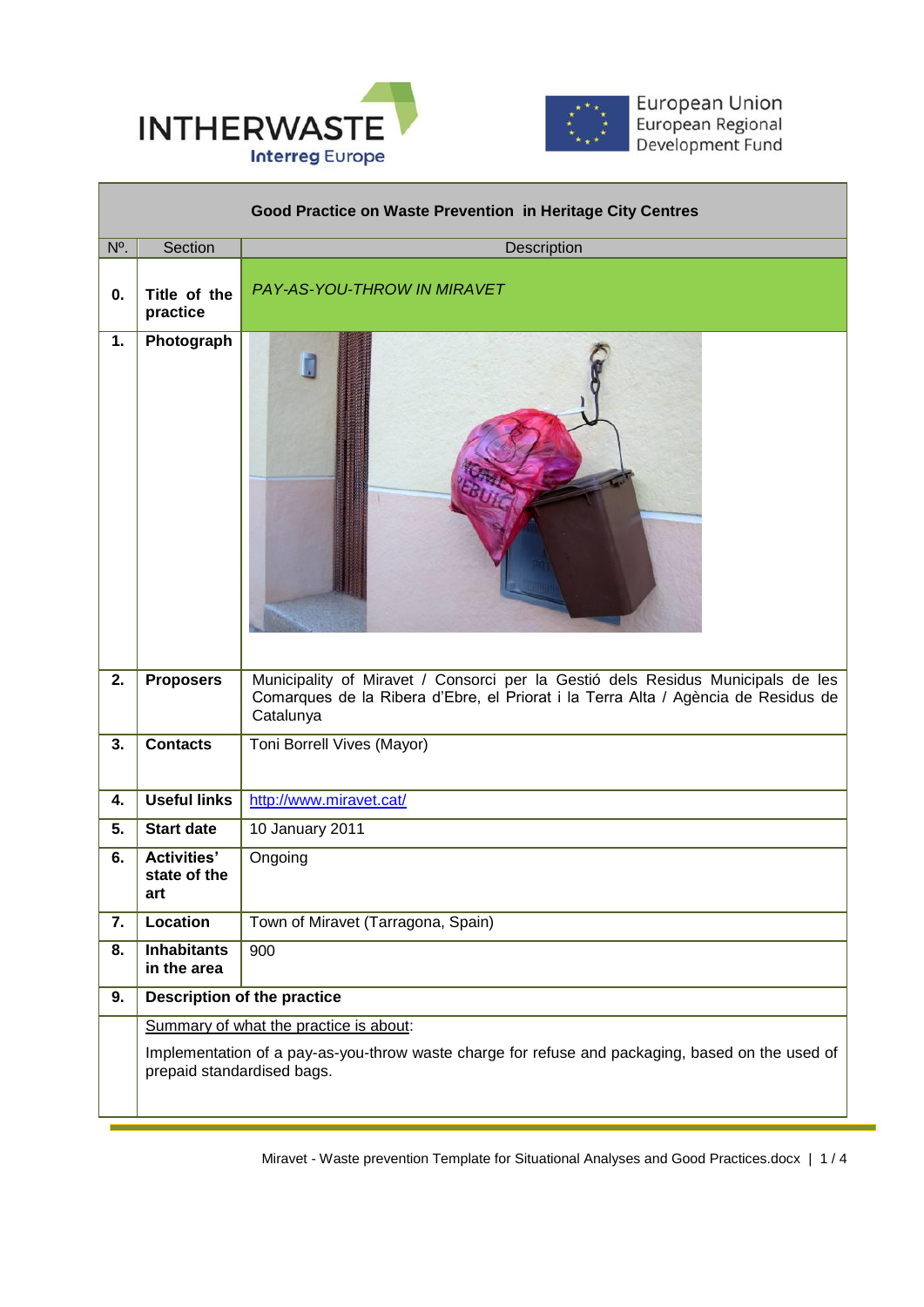



## Origin:

The idea was conceived by the Municipality of Miravet, Consorci per la Gestió dels Residus Municipals de les Comarques de la Ribera d'Ebre, el Priorat i la Terra Alta and Agència de Residus de Catalunya, with the technical support of ENT Environment and Management.

## Development and Timescale:

In 2004 Door-to-door collection was implemented for refuse and biowaste.

In 2008 consultancy studies started to design implementation of PAYT.

Before adoption of PAYT, the door-to-door collection system was extended to include also packaging, paper-cardboard, and glass.

On 27 December 2010 started a two-week testing phase, before full implementation on 11 January 2011.

Actors involved:

Municipality of Miravet, Consorci per la Gestió dels Residus Municipals de les Comarques de la Ribera d'Ebre, el Priorat i la Terra Alta and Agència de Residus de Catalunya, with the technical support of ENT Environment and Management, and the active participation of citizens in the framework of a communication campaign.

## Legal framework:

This type of waste charges fit perfectly within the Spanish Law on Local Treasuries (Real Decreto Legislativo 2/2004, de 5 de marzo, por el que se aprueba el texto refundido de la Ley Reguladora de las Haciendas Locales)

Financial framework: (activities´ cost, activities´ revenues (if any), model/s of financing used)

89.328,64 according to [http://www.arc.cat/ca/publicacions/pdf/ccr/prevencio\\_rm/09\\_Q0301\\_022.pdf](http://www.arc.cat/ca/publicacions/pdf/ccr/prevencio_rm/09_Q0301_022.pdf)

(although this includes two other municipalities and possibly does not include other costs incurred directly by the municipality)

Use degree: (%) or number of users (if possible):

100% of the population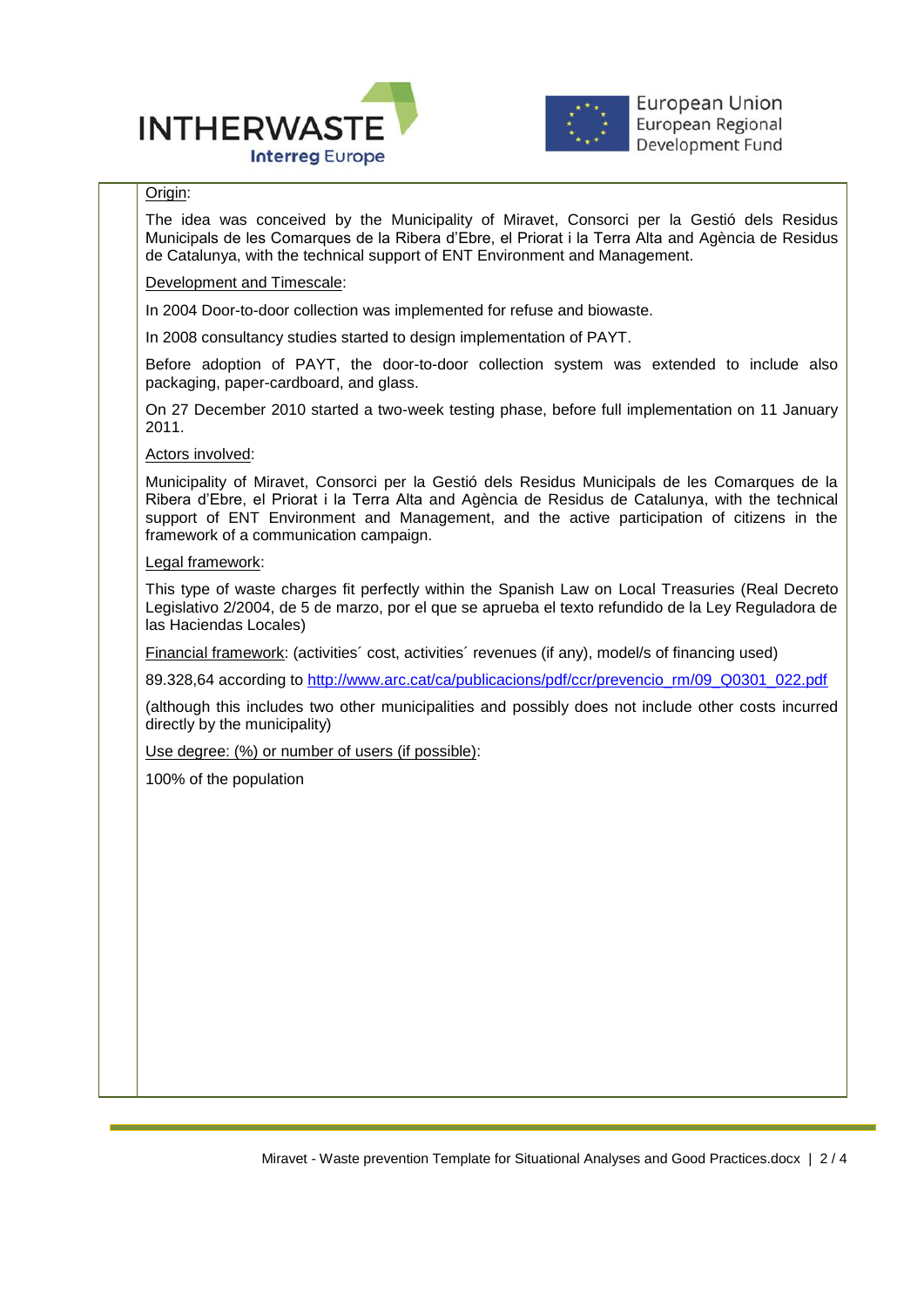



**European Union** European Regional Development Fund

## **10. Results**



Miravet - Waste prevention Template for Situational Analyses and Good Practices.docx | 3 / 4